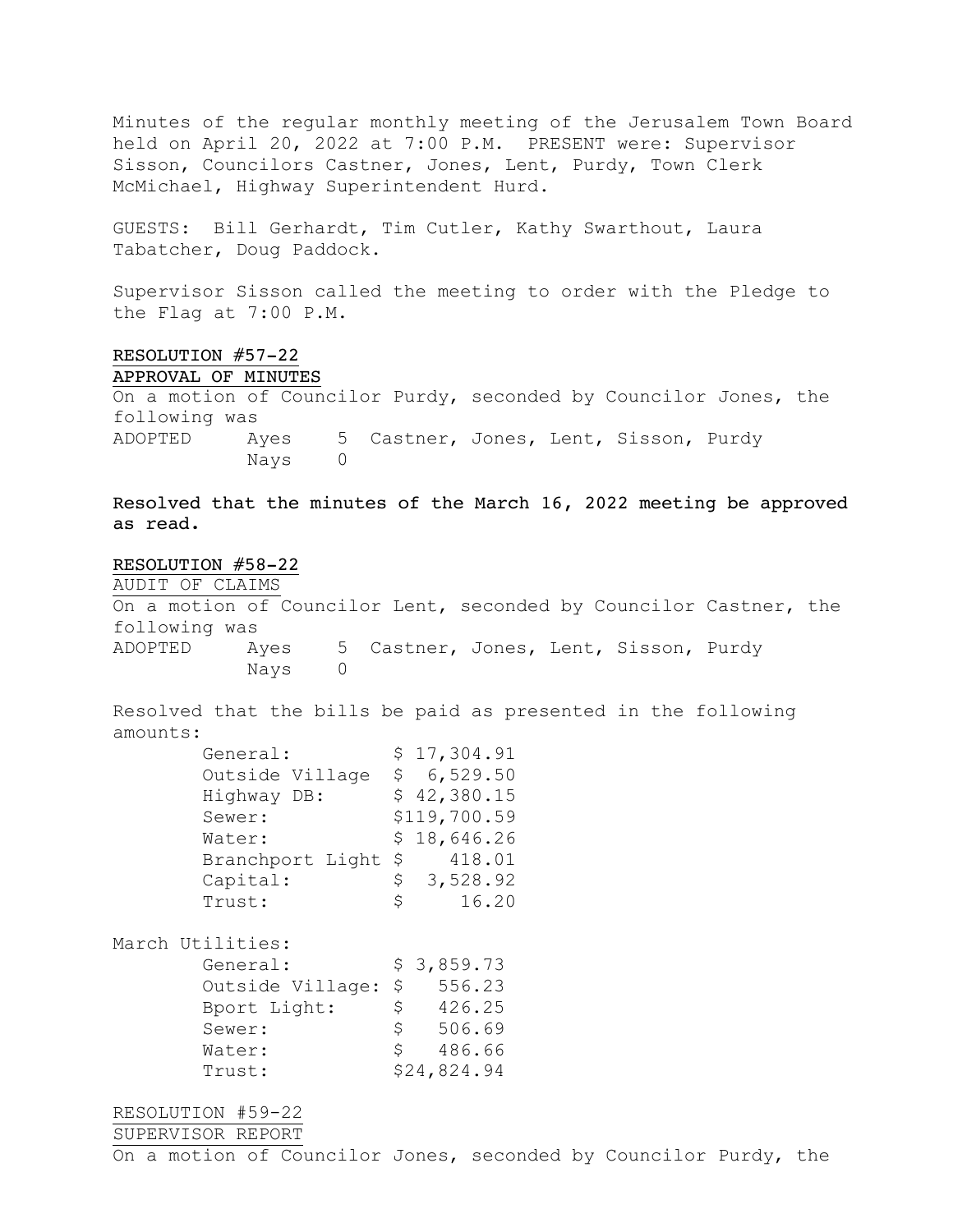following was ADOPTED Ayes 5 Castner, Jones, Lent, Sisson, Purdy Nays 0

Resolved that the Supervisor's Report on the Town's finances for the month of March 2022 be accepted as presented.

# TOWN OFFICIALS

#### HIGHWAY SUPERINTENDENT

- Written Budget Highway report on file in the Office of the Town Clerk.
- Road damages and road closings related to numerous construction sites on West Bluff Drive are being addressed. Damages related to an unpermitted driveway at 4726 West Bluff Drive will be repaired by the property owner.
- We anticipate delivery of the dump truck authorized via Resolution #53-21 to be delivered in the fall.

## WATER/SEWER REPORT

• Committee notes distributed to the Town Board.

#### ASSESSOR

• Report on file.

## COUNCIL

- Clean Up Day will be Saturday, July 9<sup>th</sup>.
- The Slow-Moving Vehicle presentation was well-attended.
- We received a complaint that deliveries are getting to residents on East Woods Road. We are working with Attorney Graff as it seems GPS sends traffic through the intersection with Windy Heights that only exists on paper.

#### SUPERVISOR

- Town Code Sewers §131-20.1 Periodic pump-outs requires analytical testing by LyonSmith Brewery. They have been notified that our engineer is requiring monthly testing for six months due to inconsistency in their past results.
- Bev Eggleston resigned as Recreation Supervisor. Board members thanked Bev for her years of service, noting she cared about the program and created a program the kids enjoyed.
- Supervisor Sisson representing both the Town and Elks Lodge, joined other dignitaries at the Drug Court graduation ceremony held today.
- We continue trying to fill the Local Health Officer position for Jerusalem.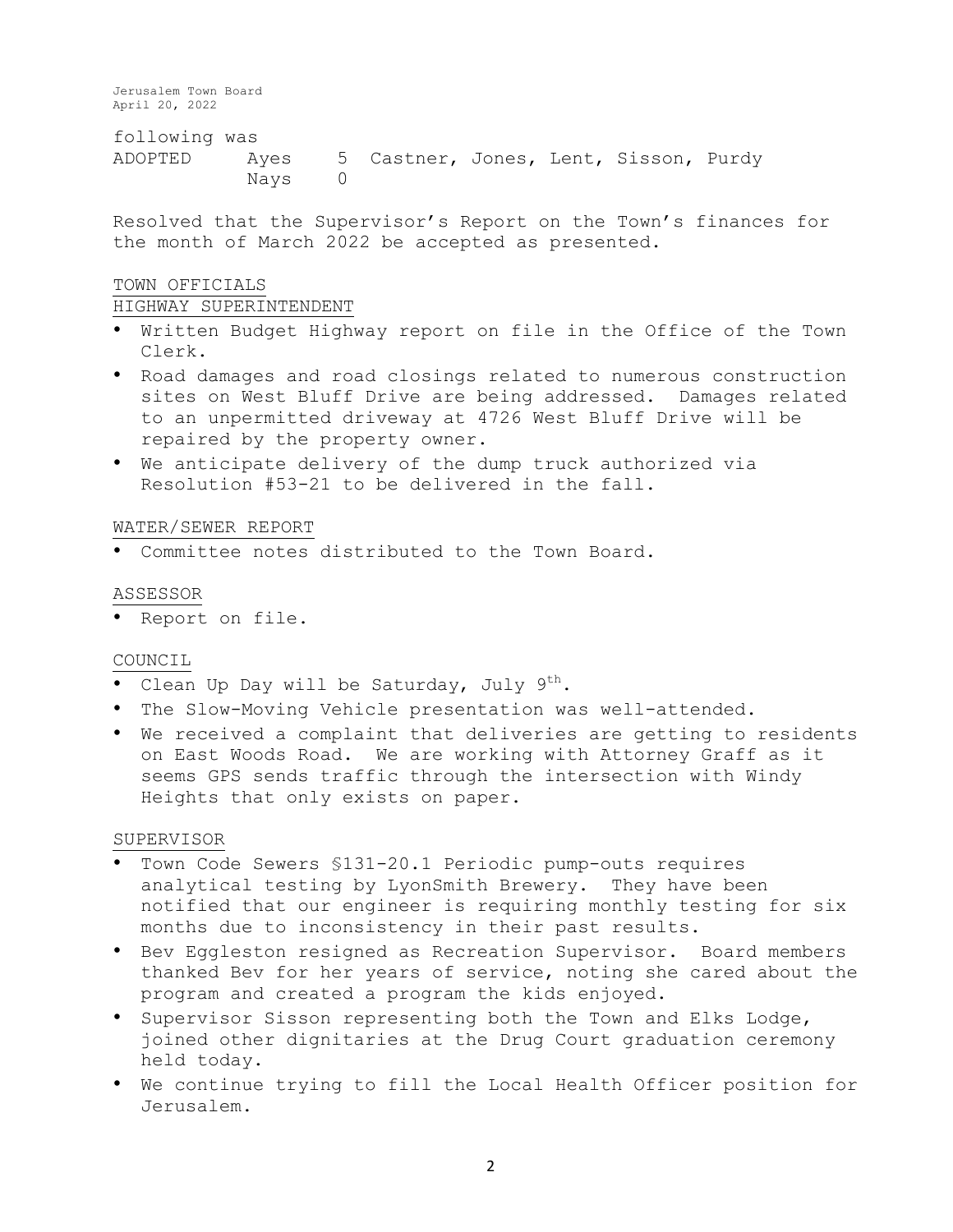• Councilor Castner stated testing for COVID at the Village Wastewater Treatment Plant is showing positive results.

VILLAGE OF PENN YAN PEDISTRIAN ENHANCEMENTS PROJECT SEQR LEAD AGENT Councilor Purdy abstained from any discussion or vote on this matter as she is on the Village Planning Board.

The Town was notified that the proposed Village project to allow for better connectivity of their green spaces includes Indian Pines Park and its associated trail connections as one of its components. Following discussion, Planning Board Chair Cutler will notify the Village that we concur the Village Planning Board should serve as Lead Agency for this project.

RESOLUTION #60-22 AUTHORIZE 2022 HIGHWAY SCHOOL

On a motion of Councilor Purdy, seconded by Councilor Lent, the following was ADOPTED Ayes 5 Castner, Jones, Lent, Sisson, Purdy Nays 0

Resolved that Highway Superintendent Tony Hurd be authorized to attend the NYS Association of Towns 2022 Annual Highway School conference held June 6-8, 2022 at Ithaca College at a cost of \$110.00 registration, funded from 5010.4.

RESOLUTION #61-22

AWARD BID – KEUKA PARK WATER 2021 IMPROVEMENTS CAPITAL PROJECT On a motion of Councilor Purdy, seconded by Councilor Castner, the following was ADOPTED Ayes 5 Castner, Jones, Lent, Sisson, Purdy Nays 0

Whereas the Consolidated Water District Keuka Park 2021 Improvements Capital Project was approved at an estimated cost of \$605,168, pursuant to section 202-b of NYS Town Law via Resolution #161-21; and

Whereas said Project was advertised and bids opened on April 8, 2022. Bid results were as follows:

Contract: Distribution System Improvements The proposed improvements consist of the replacement of approximately 3,000 linear feet of existing 6- and 8-inch water main that is in poor condition and subject to frequent breaks. New fire hydrants, main line valves, water service lines, and curb stops will also be installed as part of the project. Additional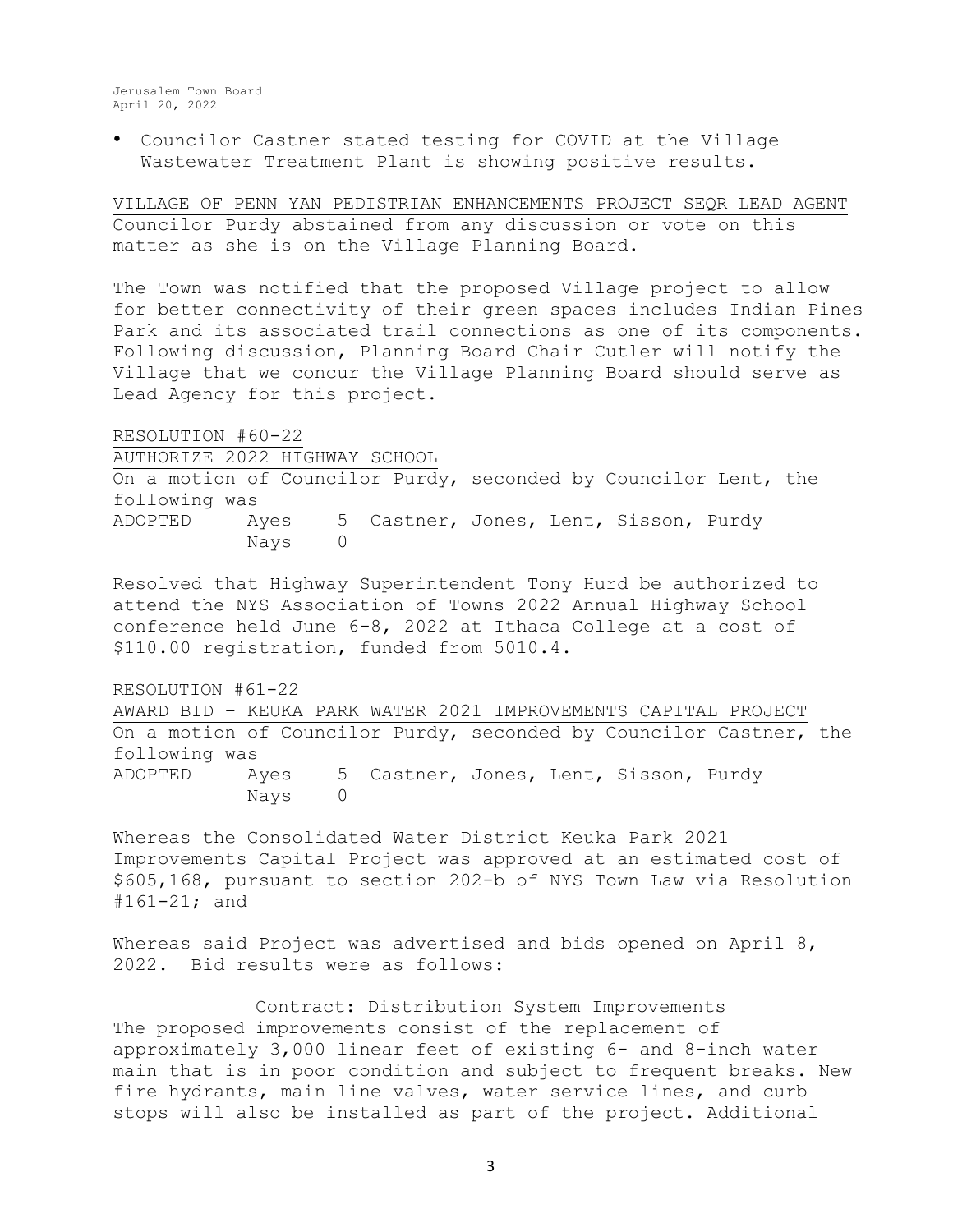main and valves will be added to improve operator control and system redundancy to help minimize service interruptions.

| Blue Heron Construction Co.     | \$455,430 |
|---------------------------------|-----------|
| D.E. Tarolli, Inc.              | \$729,279 |
| F.P. Kane Construction, Inc.    | \$704,000 |
| Randsco Pipeline, Inc.          | \$520,350 |
| R.B. Robinson Contracting, Inc. | \$484,835 |

Now, therefore be it resolved that the Consolidated Water District Keuka Park 2021 Improvements Capital Project be awarded to Blue Heron Construction Co. in the amount of \$455,430 as the low bid.

RESOLUTION #62-22 TOWN JUSTICE ANNUAL ACCOUNTING On a motion of Councilor Purdy, seconded by Councilor Castner, the following was ADOPTED Ayes 5 Castner, Jones, Lent, Sisson, Purdy Nays 0

Resolved the Annual Accounting of the 2021 Justice books conducted on April 8, 2022 by the Town Justice Subcommittee be accepted; and, be it further

Resolved the Checklist for Review of Justice Court Records be submitted to the Office of Court Administration Internal Audit Services.

RESOLUTION #63-22

AUTHORIZE INDEPENDENT AUDIT REQUEST FOR PROPOSAL On a motion of Councilor Purdy, seconded by Councilor Jones, the following was ADOPTED Ayes 5 Castner, Jones, Lent, Sisson, Purdy Nays 0

Resolved that the Board authorize the Town Clerk to advertise a request for proposal seeking an independent audit of the Town for a 2-year period ending December 31, 2022 and December 31, 2023, along with the Justice books for the year ending December 31, 2022.

RESOLUTION #64-22

POST-EMPLOYMENT RESERVE BUDGET AMENDMENT – ELAINE NESBIT RETIREMENT On a motion of Councilor Purdy, seconded by Councilor Castner, the following was ADOPTED Ayes 5 Castner, Jones, Lent, Sisson, Purdy Nays 0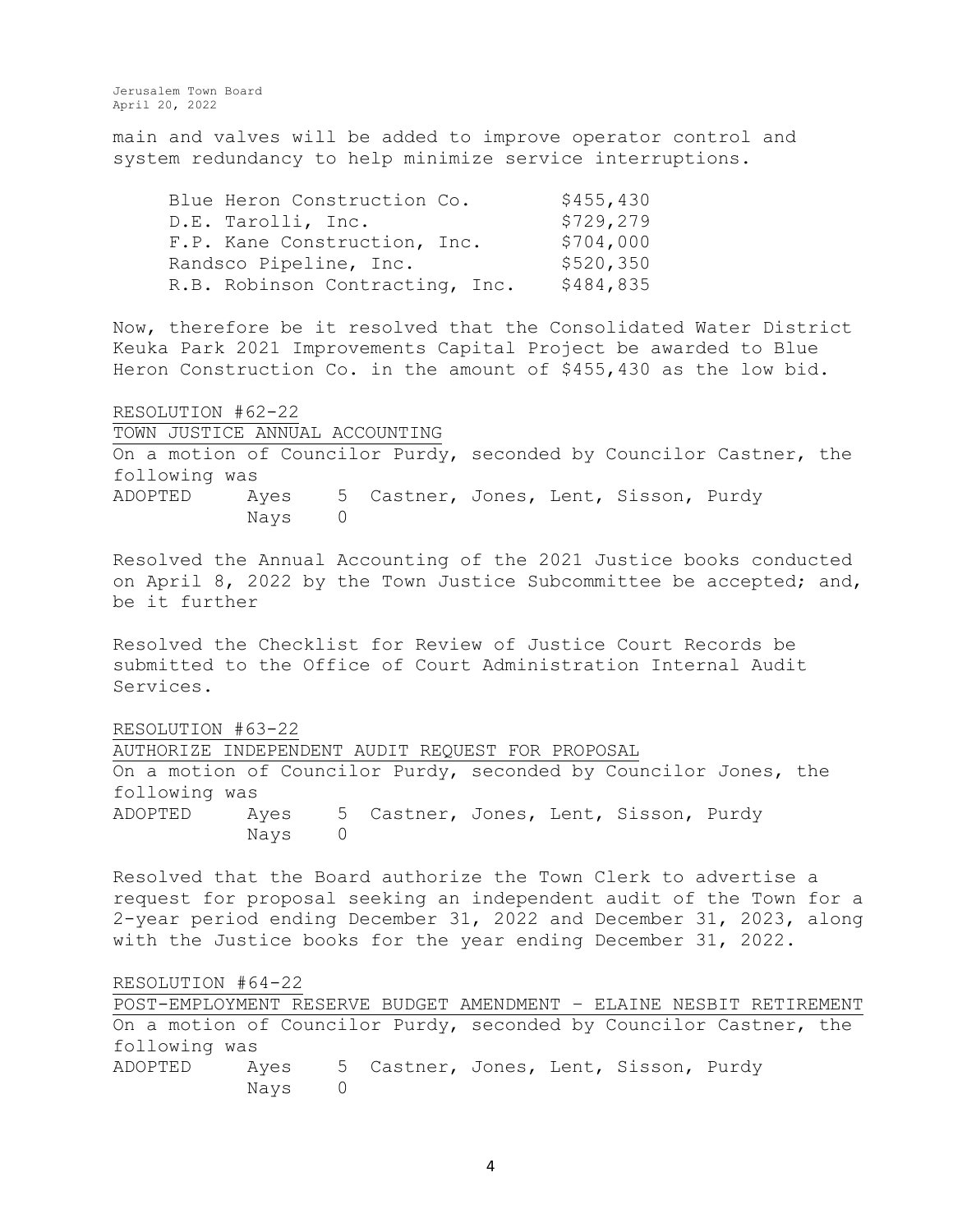Whereas Elaine Nesbit has officially retired from the Zoning, Planning and Assessing clerk position as of April 1, 2022; and,

Whereas Elaine Nesbit is entitled to compensation of unused sick leave in accordance with Local Law #2-2012 and Resolution #130-12; and

Whereas, the Town Board established the Post Employment Reserve Fund for the compensation of unused sick leave and will need to transfer funds out of the Post Employment Reserve into the General A fund to cover this expense; now, therefore, be it

RESOLVED: The Town board amends the General A 2022 budget as follows: Increase to the 1430.1 \$18,028.80 Increase to the 9030.8 \$ 1,380.00

RESOLUTION #65-22

2022 BUDGET AMENDMENT – NISSAN PICK-UP

On a motion of Councilor Castner, seconded by Councilor Lent, the following was ADOPTED Ayes 5 Castner, Jones, Lent, Sisson, Purdy

Nays 0

Whereas, the Nissan pick-up was damaged when it slid on ice striking a mailbox on 1/14/22; and

Whereas, insurance will cover \$1,892.64 to repair the passenger side back panel; now, therefore, be it

RESOLVED that the 2022 General Outside Village budget be amended Increase 8010.4 Zoning Contractual \$1,892.64 Increase 2680 Insurance Recoveries \$1,892.64

RESOLUTION #66-22

APPOINTMENT – RECREATION SUPERVISOR – EMILY STRAIT On a motion to Councilor Purdy, seconded by Councilor Jones, the following was ADOPTED Ayes 5 Castner, Jones, Lent, Purdy, Sisson Nays 0

Whereas Beverly Eggleston resigned the position of Recreation Supervisor on March 3, 2022; and

Whereas Emily (Dinehart) Strait was previously employed as the Recreation Leader; now, therefore, be it